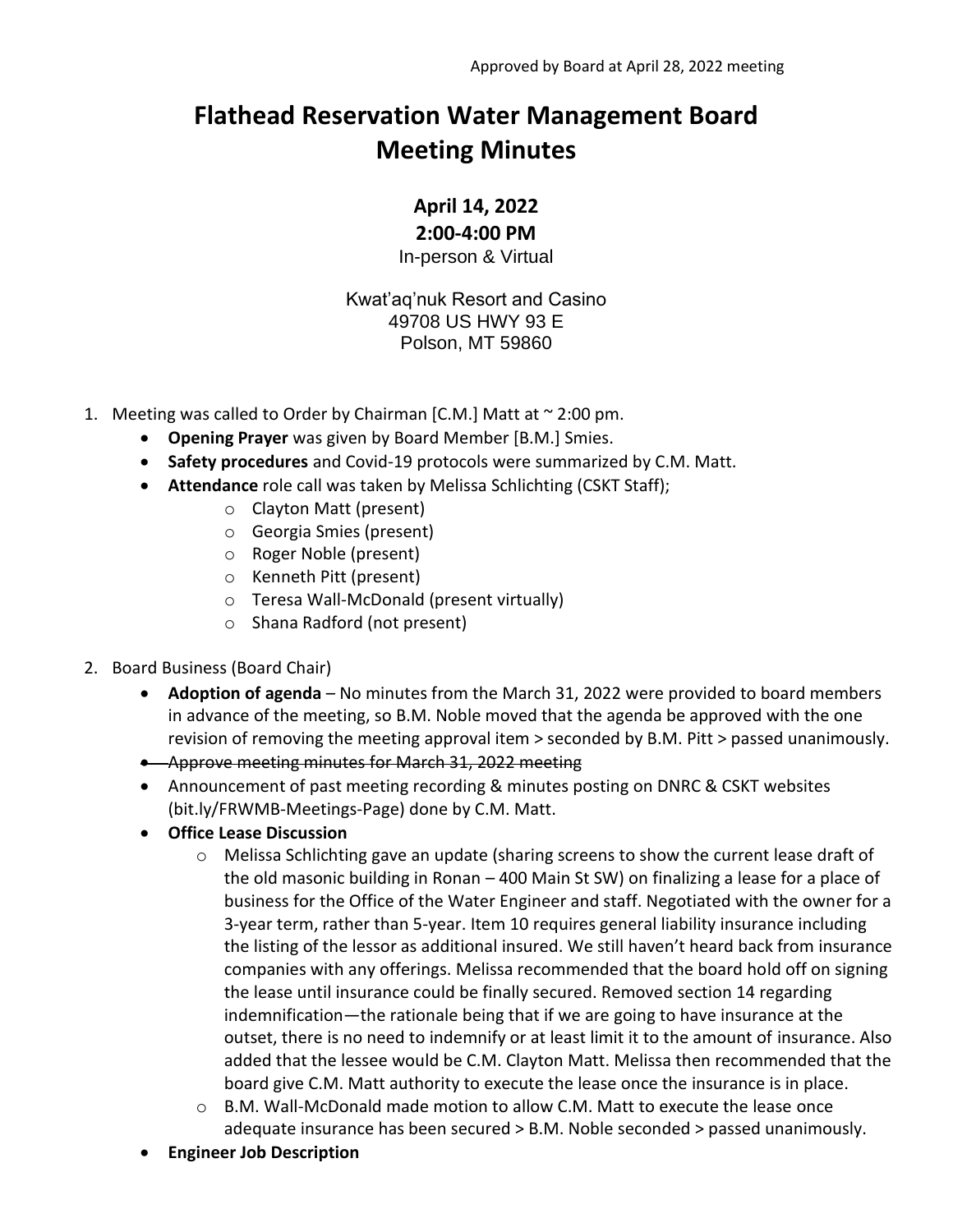- $\circ$  Last week, B.M.'s Noble and Pitt sent around track change versions of the job description. Melissa cleaned it up by accepting changes and distributed to the Board members. B.M. Wall-McDonald voiced a concern she has brought up before—that the Engineer position includes, among many things, a role of being a hearings manager. She wanted to discuss the obligations, responsibilities, and potential liabilities of this function within the Engineer's scope of work. B.M. Pitt commented that in his experience as a hearings officer for the Tribes and the state, there were fairly extensive and involved legal requirements regarding how to conduct them. The Ordinance, however, describes the process in a single paragraph which leads him to believe they, in this case, would be rather flexible and informal and which don't necessarily have to meet the standards set out in tribal and state law. He is comfortable with this, but he wanted to simply point out that it doesn't match either the state or federal guidelines he has experience with. Melissa observed that the Board could certainly provide more sideboards related to the how of conducting these hearings in the future. It will be a work in progress. Melissa felt that it wouldn't hurt to have the hearings role in the job description as the board could still decide whether or not to have that duty be performed by the Engineer.
- $\circ$  C.M. Matt raised the fact that the salary and benefits side still remains to be inputted in the description and asked the group to discuss how to go about it. Melissa said that the state and CSKT staff have been discussing a salary in the range of 120 to 150 K and that the benefits part will need to be revised based on what they can get. The complication with health insurance is that insurers can't actually give us a quote prior to having an employee. We need employees before we can secure health plans which will necessitate a little creativity in the hiring process—hiring people, initially, as independent contractors, for example, and then bringing them on as full employees with benefits once that becomes possible. We could also agree to pay Cobra coverage (if the person is transferring from another job) during the interim period. These aren't ideal, but there are options that we could put out there and negotiate in the hiring process. B.M. Noble thought that we should also spell out some time off in the job description. Arne Wick (DNRC Staff) asked whether the salary range encompassed benefits or whether the benefits were in addition to. The group agreed in answering that benefits would be in addition to the salary. B.M. Pitt requested that we copy the first paragraph of the "Qualifications" section up to the very top of the job description so that it appears in both places. The change was agreed to by the board and revised by Melissa.
- o Holidays and paid time off language were added to the draft.
- $\circ$  B.M. Noble moved that we accept the job description revised today to include salary range, standard holidays and leave language, and reference to to-be-negotiated health insurance > B.M. Pitt seconded > motion passed unanimously.

## • **Logo Discussion Continued**

 $\circ$  Rob McDonald shared his screen to show his draft word doc attempting to summarize the board's guidelines for soliciting a logo for use by the Office of the Engineer / Board. Language from within the UAMO is in the document along with encouragement to be simple, involve water in some way, emphasize unity, etc. C.M. Matt suggested we try to get interest throughout the reservation. B.M. Smies recommended sending out via social media and schools. She like the idea of incentivizing with a reward of some kind. C.M. Matt pointed out that if the reward required an expenditure, the board would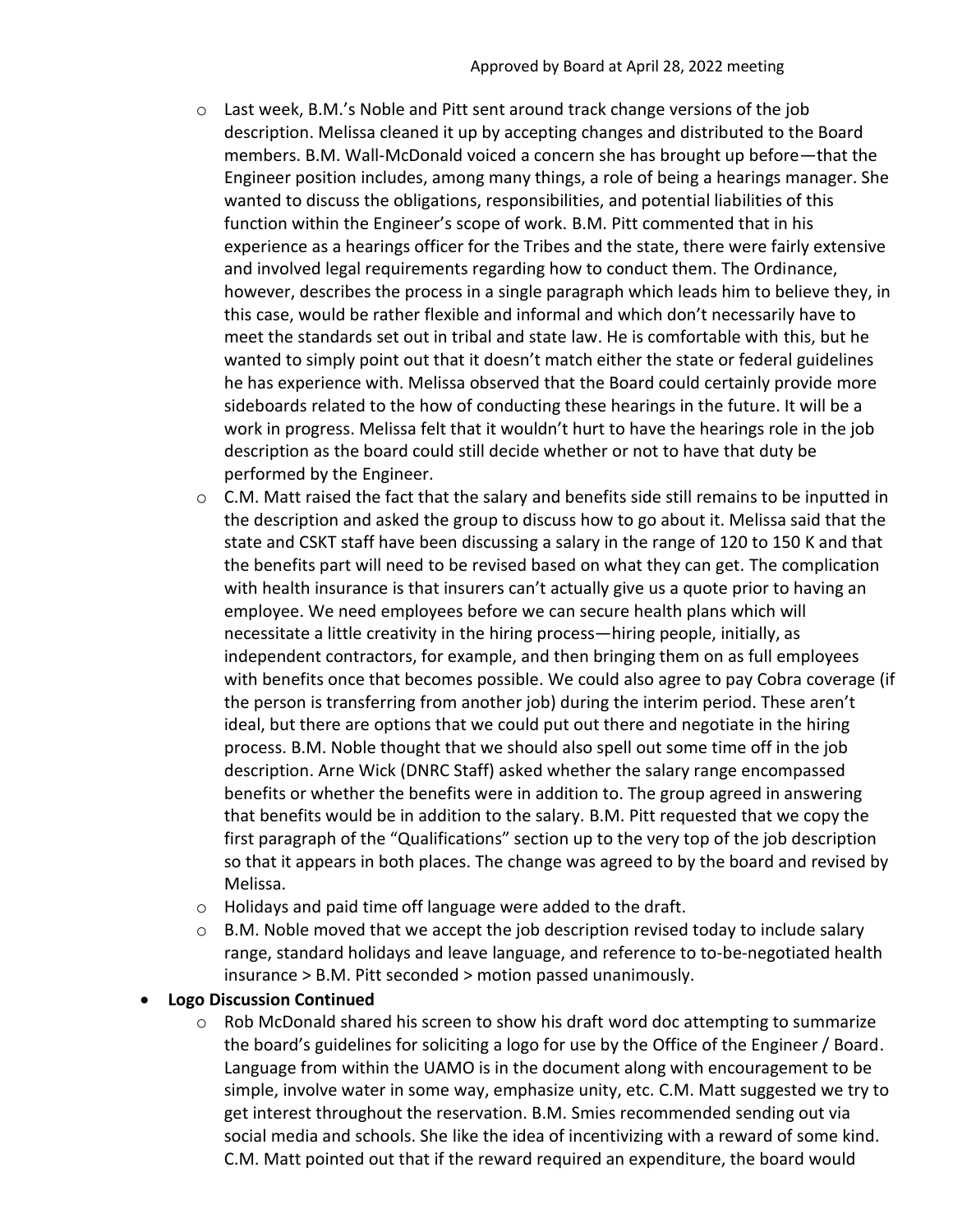likely need to recommend that the state and tribes collaborate to provide that as the board does not yet have a bank account or money.

- o B.M. Noble made a **motion** that we use Rob's summary to move forward with soliciting ideas / designs for a logo with the recommendation that the State/Tribes provide some kind of reward > seconded by B.M. Pitt > motion passed unanimously. C.M. Matt recommended a \$100 gift card as a reward and, in the absence of that, try to make some kind of splashy public recognition and congratulations to the winner.
- **Interim Process** for New Domestic Allowance pre-approval discussion (DNRC & CSKT)
	- $\circ$  Ethan Mace gave a presentation summarizing a memo he and CSKT Hydrologist Seth Makepeace developed which gave several options for an interim process that would review domestic allowance forms until the Water Engineer is officially hired.
	- $\circ$  Ethan began with background information and went on to describe the three different kinds of domestic allowances and their various limitations; these three categories are: Individual, Shared, and Development domestic allowances.
	- o The memo presented three options for an interim process:
		- 1. RFP/RFWQ for private consultant to act as the interim engineer
		- 2. DNRC/CSKT joint staff processing assistance (approval of apps by board)
		- 3. Hybrid between options 1 and 2
	- $\circ$  Also up for consideration on the memo were which of the 3 kinds of domestic allowances should be included. Individual, certainly. Shared, probably. But is Development necessary? Is there enough interest and demand to warrant including?
	- o Discussion of Water Use Standards was raised as well—i.e., the standard volumes assigned to a given purpose based on quantity. For instance, the state standard for a single home served by a well would be 1 acre-feet per year (AFY). For stock, the standard volume would be 0.017 acre-feet per animal unit. The numbers used for coming up with the 2.4 AFY associated with some of the domestic allowance types (individual and domestic) were less than that used by the state.
	- o C.M. Matt thought that it was imperative to start soon and that the quickest way to do that is to engage the staff in the form of a workgroup. They could also start on many administrative items like the forms, volume standards, etc. Seth Makepeace and Melissa Schlichting observed that an MOU formalizing this relationship is needed for clarity and for allocating resources.
	- $\circ$  Melissa shared a powerpoint outlining key elements of what the interim process would look like – e.g., listing of items needing board approval (forms, standards, etc), a detailed deficient application process, a pre-application meeting option, timeframes and the possibility of asking applicants to waive the 30-day review timeline to provide more breathing room for the workgroup.
	- o **Kenneth Pitt moved to adopt Option #3, a hybrid in time option, for interim processing. To expedite domestic allowance processing, DNRC and CSKT staff would initially process applications jointly for Board consideration. The Board would retain the option of hiring a private consultant later if the Board takes longer than expected to set up the Office of the Engineer and to reduce the burden on state and tribal staff.> B.M. Smies seconded > motion passed unanimously.**
	- $\circ$  The workgroup decided to schedule regular zoom meetings on Tuesday afternoons to work on interim process items.
	- o **B.M. Smies made a motion to include both Individual and Shared Domestic Allowances in the Interim Process (Types of Domestic Allowances Option 2)) > seconded by B.M. Noble > motion passed unanimously.**